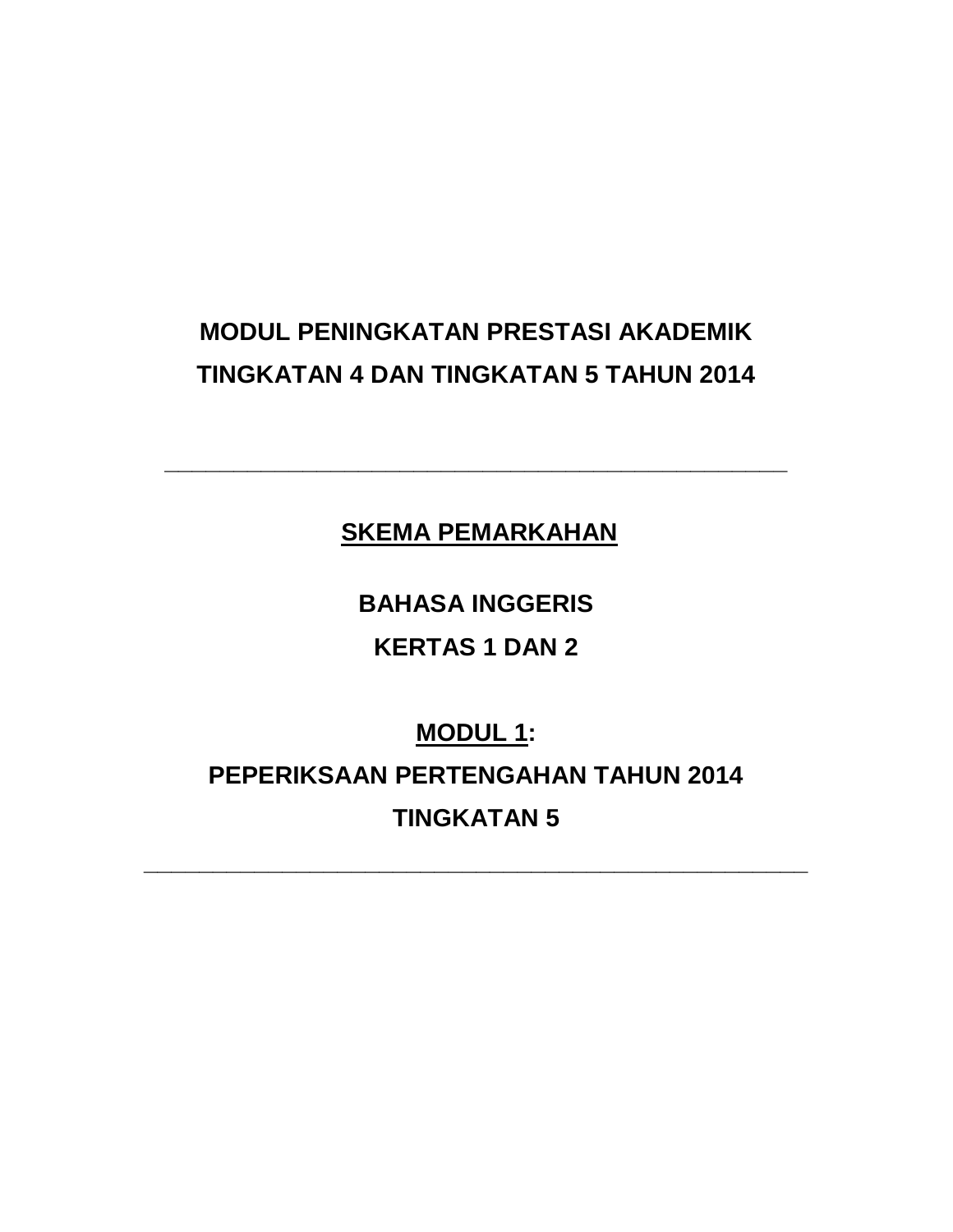#### **OVERALL ASSESSMENT OF PAPERS 1 AND 2**

**PAPER 1 85 marks**

**PAPER 2 70 marks**

 **155 marks**

**COMBINED TOTAL OF PAPERS 1 & 2 PERCENTAGE = ------------------------------------------------------- X 100% 155**

 **\_\_\_\_\_\_\_\_\_\_\_\_\_\_\_\_**

 **\_\_\_\_\_\_\_\_\_\_\_\_\_\_\_\_**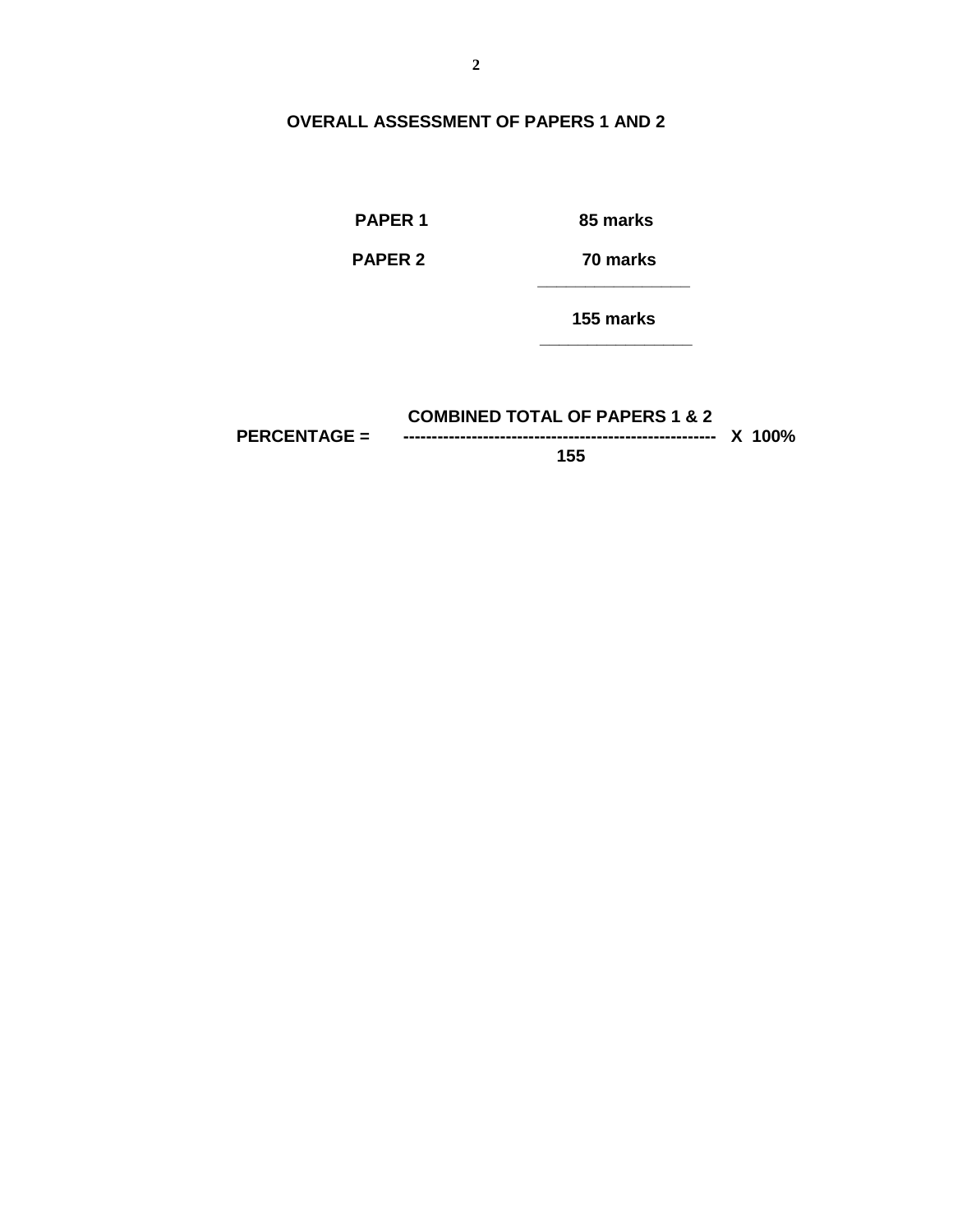# **PAPER 1**

#### **SECTION A – DIRECTED WRITING**

#### **Maximum Marks**

Content 15 marks Language 20 marks  $\frac{1}{2}$  , and the set of  $\frac{1}{2}$  , and the set of  $\frac{1}{2}$ 

 **Total 35 marks**

# **Detailed Marking Instructions**

 $\frac{1}{\sqrt{2}}$  ,  $\frac{1}{\sqrt{2}}$  ,  $\frac{1}{\sqrt{2}}$  ,  $\frac{1}{\sqrt{2}}$  ,  $\frac{1}{\sqrt{2}}$  ,  $\frac{1}{\sqrt{2}}$  ,  $\frac{1}{\sqrt{2}}$  ,  $\frac{1}{\sqrt{2}}$  ,  $\frac{1}{\sqrt{2}}$  ,  $\frac{1}{\sqrt{2}}$  ,  $\frac{1}{\sqrt{2}}$  ,  $\frac{1}{\sqrt{2}}$  ,  $\frac{1}{\sqrt{2}}$  ,  $\frac{1}{\sqrt{2}}$  ,  $\frac{1}{\sqrt{2}}$ 

| <b>FORMAT</b>  | 2 MARKS  |
|----------------|----------|
| <b>CONTENT</b> | 13 MARKS |
| LANGUAGE       | 20 MARKS |
|                |          |

\_\_\_\_\_\_\_\_\_\_\_\_\_\_\_\_\_\_\_\_\_\_\_\_\_\_\_\_\_\_\_\_\_\_\_\_

#### **TOTAL 35 MARKS**

| Format:         | 2 Marks  | F1<br>F <sub>2</sub>                               | Title<br><b>Byline</b>                                                                       | 1 mark<br>1 mark           |
|-----------------|----------|----------------------------------------------------|----------------------------------------------------------------------------------------------|----------------------------|
| <b>Content:</b> | 13 Marks | C <sub>1</sub><br>C <sub>2</sub><br>C <sub>3</sub> | Date: 27-30 April 2014<br>Venue: Rimba Bay, Purnama<br>Island<br>Participants: 100 students  | 1 mark<br>1 mark<br>1 mark |
|                 |          | C4<br>C <sub>5</sub>                               | <b>Accommodation: Dormitory</b><br>Trainers: Committee members of<br><b>Friends of Earth</b> | 1 mark<br>1 mark           |
|                 |          | C6                                                 | Videos on environmental issues                                                               | 1 mark                     |
|                 |          | C7<br>C <sub>8</sub>                               | Beach cleaning<br>Making handicrafts from recycled<br>items                                  | 1 mark<br>1 mark           |
|                 |          | C <sub>9</sub>                                     | Bird-watching                                                                                | 1 mark                     |
|                 |          | C <sub>10</sub>                                    | Mother Nature dying                                                                          | 1 mark                     |
|                 |          | C <sub>11</sub><br>C <sub>12</sub>                 | Polluted world<br>Conservation important                                                     | 1 mark<br>1 mark           |
|                 |          | C <sub>13</sub>                                    | Play roles effectively                                                                       | 1 mark                     |

Language: 20 Marks Refer to the criteria for marking language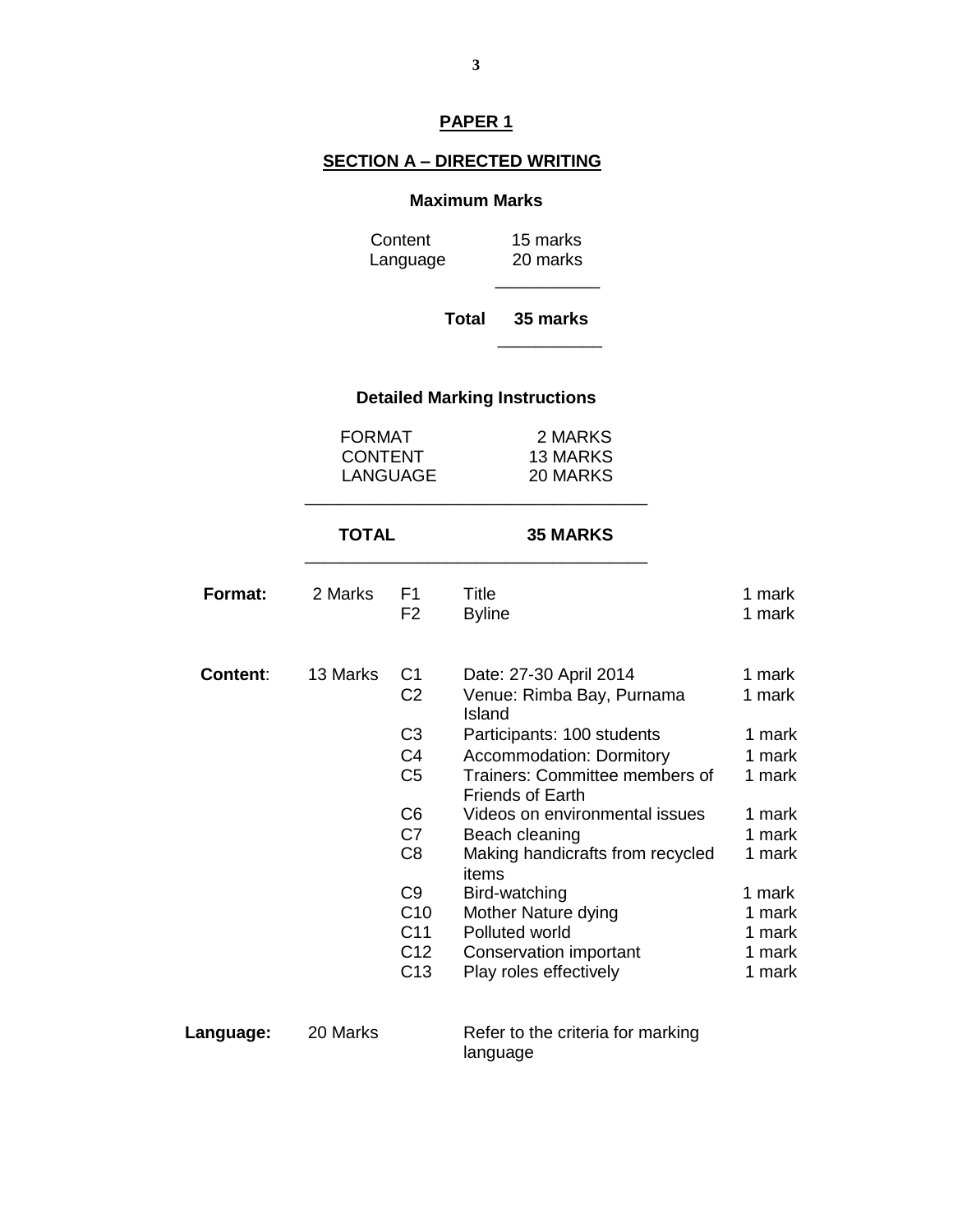# **DIRECTED WRITING: CRITERIA FOR MARKING LANGUAGE**

| <b>Mark Range</b> | <b>Description</b>                                                                                                                                                                                                                                                                                                                                |
|-------------------|---------------------------------------------------------------------------------------------------------------------------------------------------------------------------------------------------------------------------------------------------------------------------------------------------------------------------------------------------|
| A<br>$19 - 20$    | Language accurate with maybe occasional first draft slips. Varied<br>sentence structures in length and type. Some apt sophisticated<br>vocabulary. Punctuation and spelling accurate. Paragraphs well-linked<br>and show unity. Style and tone appropriate.                                                                                       |
| B<br>$16 - 18$    | Language almost always accurate. Errors arise because of attempt to<br>use more ambitious structures. Varied sentence structures. Wide<br>vocabulary and spelling nearly always accurate. Paragraphs<br>appropriately linked. Style and tone generally appropriate.                                                                               |
| C<br>$13 - 15$    | Language largely accurate. Simple structures used without errors.<br>Mistakes may occur when more sophisticated structures are attempted.<br>Adequate vocabulary. Punctuation generally accurate. Paragraphs<br>show some unity. Style and tone fairly appropriate.                                                                               |
| D<br>$10 - 12$    | Language sufficiently accurate. Meaning comes through clearly.<br>Patches of clarity seen when simple structures used. Mistakes creep in<br>when complex structures are attempted. Adequate vocabulary but not<br>so apt. Spelling errors when difficult words used. Inappropriate linkers<br>may be used. Style and tone not always appropriate. |
| E<br>$7 - 9$      | Sufficiently frequent errors hamper speed of reading but meaning never<br>in doubt. Some simple accurate structures but accuracy not sustained.<br>Limited vocabulary. Correct spelling of simple words. Paragraphs lack<br>unity and incorrect use of linkers. Style and tone may not be<br>appropriate.                                         |
| U(i)<br>$4 - 6$   | Frequent serious errors but meaning fairly clear. High incidence of<br>errors impedes reading. A few simple structures used accurately.<br>Limited vocabulary. Frequent spelling and punctuation errors. On the<br>whole lacks planning. Style and tone inappropriate.                                                                            |
| U(ii)<br>$2 - 3$  | Multiple errors that make the reader re-read and reorganise before<br>meaning becomes clear. Whole sections may make little or no sense.<br>Hardly any accurate sentences, maybe one or two. Vocabulary very<br>limited.                                                                                                                          |
| U(iii)<br>$0 - 1$ | Almost impossible to recognise as pieces of English. May make no<br>sense at all. '0' is awarded only when no sense at all from<br>beginning to end.                                                                                                                                                                                              |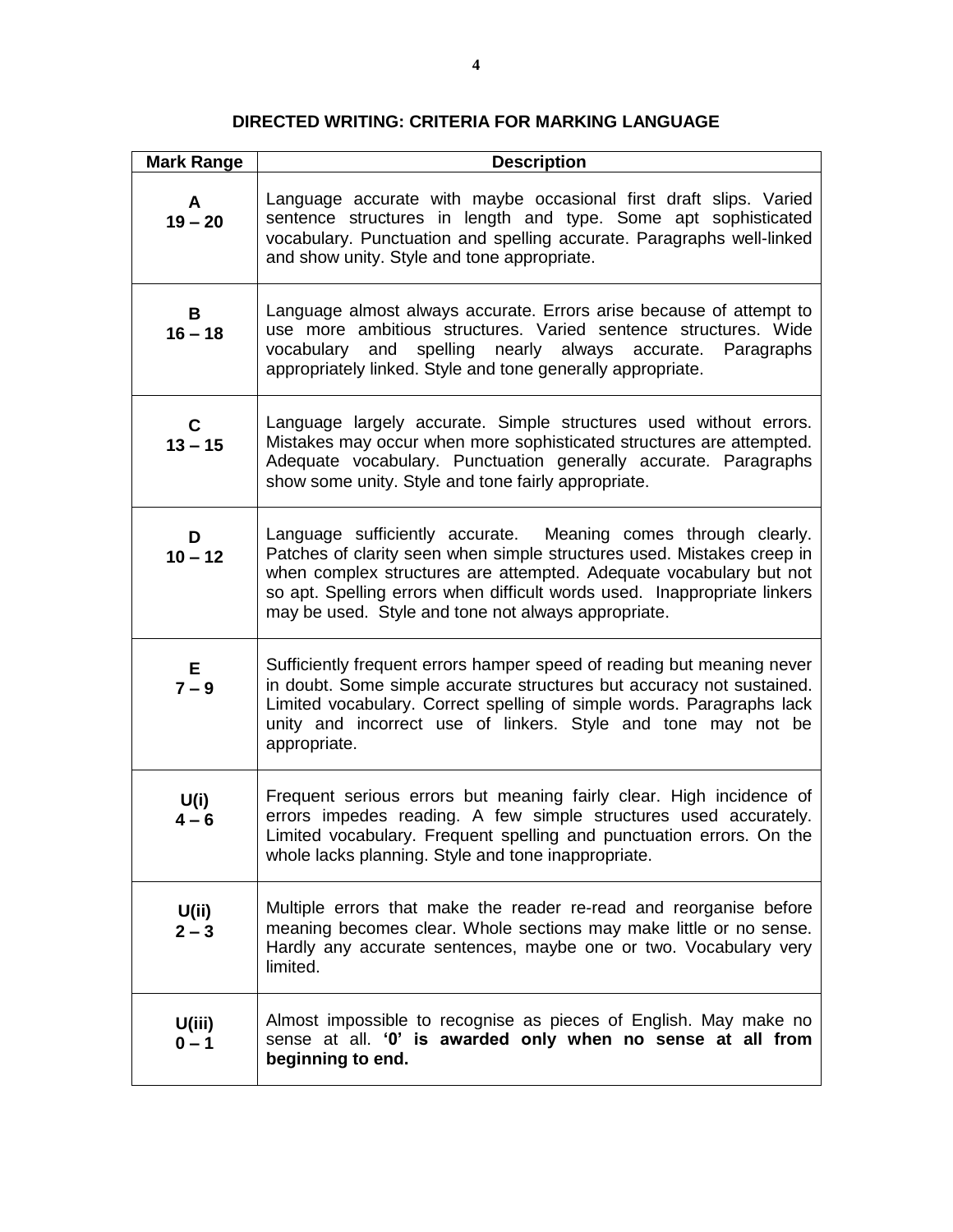#### **Section B : Continuous Writing Maximum : 50 marks**

# **CRITERIA FOR ASSESSMENT**

| Grade  | <b>Mark Range</b> | <b>Descriptors</b>                                                                                                                                                                                                                                                                                                                                                                                                            |
|--------|-------------------|-------------------------------------------------------------------------------------------------------------------------------------------------------------------------------------------------------------------------------------------------------------------------------------------------------------------------------------------------------------------------------------------------------------------------------|
| A      | $44 - 50$         | Language entirely accurate. Maybe occasional first draft slips.<br>Varied sentence structures in length and type. Vocabulary<br>wide and apt. Punctuation and spelling accurate. Paragraphs<br>well-planned and well-linked. Topic addressed with consistent<br>relevance. Interest aroused and sustained throughout.                                                                                                         |
| В      | $38 - 43$         | Language accurate. Occasional errors are either minor or first<br>draft slips. Vocabulary wide and used quite aptly. Sentences<br>show some variation. Punctuation accurate. Spelling almost<br>always accurate. Paragraphs show some planning. Interest<br>aroused and sustained throughout most of the composition.                                                                                                         |
| C      | $32 - 37$         | Language largely accurate. Accurate simple structures but<br>errors may occur when more sophisticated structures are<br>attempted. Vocabulary wide but not so apt. Tendency to use<br>one type of structure giving a monotonous effect. Correct<br>spelling of simple words but errors occur when spelling difficult<br>words. Paragraphs may show some unity but links may be<br>absent. Interest aroused but not sustained. |
| D      | $26 - 31$         | Language sufficiently accurate. Meaning clear. Patches of<br>clarity when simple vocabulary and structures are used.<br>Some varieties of sentence type and length. Adequate<br>vocabulary. More spelling errors will occur. Paragraphs lack<br>unity and planning. Composition lacks liveliness and interest<br>value.                                                                                                       |
| Е      | $20 - 25$         | Meaning never in doubt but errors hamper reading. Simple<br>structures may be accurate. Limited vocabulary. Frequent<br>mistakes in spelling and punctuation. Paragraphs lack unity.<br>Partial treatment of subject matter.                                                                                                                                                                                                  |
| U(i)   | $14 - 19$         | Limitation of subject matter due to lack of linguistic skills.<br>Meaning fairly clear. Many serious errors, mainly of one-word<br>type. Communication established but errors may cause<br>blurring. Sentences simple and often repetitive. There may<br>be no paragraphs.                                                                                                                                                    |
| U(i)   | $8 - 13$          | Errors multiple in nature, requiring the reader to read and re-<br>read before being able to understand. High incidence of error<br>makes meaning blur. Maybe short of required number of<br>words. Able to get some sense.                                                                                                                                                                                                   |
| U(iii) | $0 - 7$           | Script almost entirely impossible to read. Full of multiple-word<br>errors. Whole sections may make little or no sense. Where<br>occasional patches of clarity occur, marks should be awarded.<br>"0" is awarded only if no sense at all from beginning to<br>end.                                                                                                                                                            |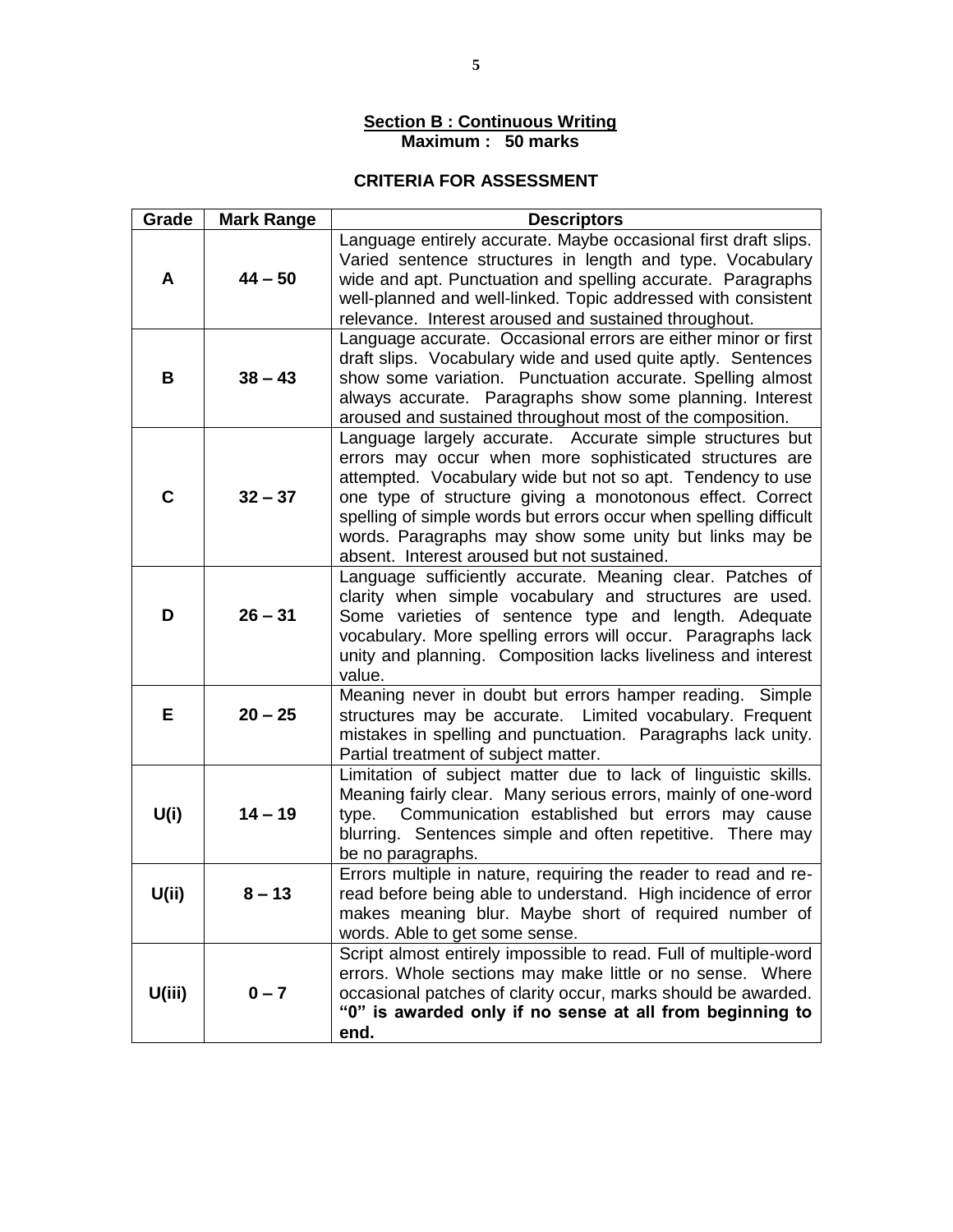# **SECTION A**

| 1  | € |
|----|---|
| 2  | A |
| 3  | D |
| 4  | D |
| 5  | C |
| 6  | B |
| 7  | C |
| 8  | C |
| 9  | A |
| 10 | C |
| 11 | A |
| 12 | A |
| 13 | A |
| 14 | D |
| 15 | A |

# **SECTION B**

| 16 | <b>Water Supply Consortium</b>               | Answers for no. 18, 19: In any order |
|----|----------------------------------------------|--------------------------------------|
| 17 | Multi Corp Sdn. Bhd.                         |                                      |
| 18 | 1 June                                       |                                      |
| 19 | End of August                                |                                      |
| 20 | use water sparingly                          |                                      |
| 21 | cut down on activities which used much water | Answers for no. 20, 21: In any order |
| 22 | four                                         |                                      |
| 23 | discontinue                                  |                                      |
| 24 | dams                                         |                                      |
| 25 | drought                                      |                                      |
|    |                                              |                                      |

# **Note: 1. Initial capital is mandatory for questions 16 and 17**

**2. Award '0' for spelling errors if the word is taken from the text.**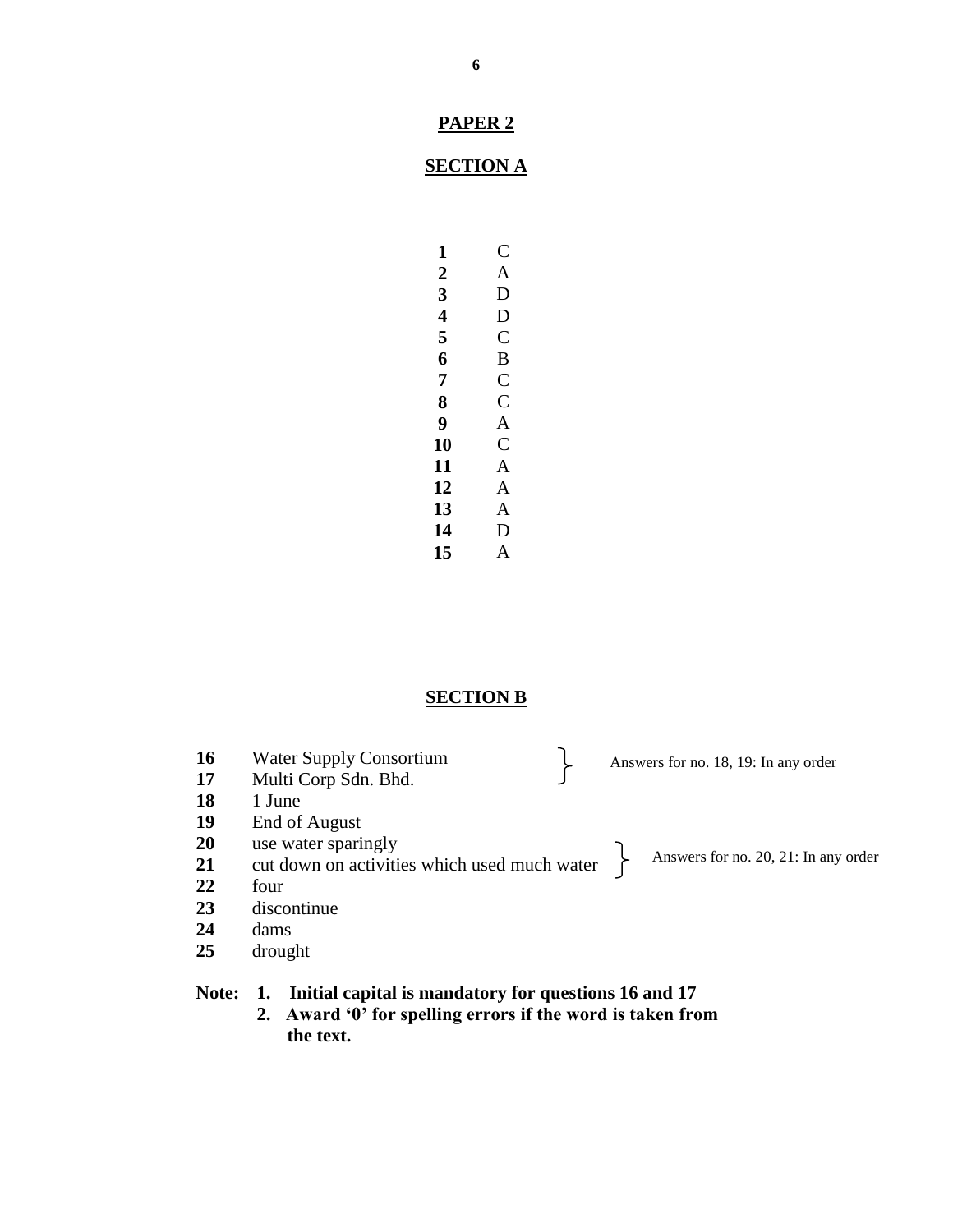#### **SECTION C**

- **26** He came running into the departure lounge Permissible Lifting: [Then, just as ……..departure lounge]  $(\text{lines } 2 - 3)$
- **27** (a) 32 passengers (no lifting)
	- (b) Joe / (team) coach (no lifting)
- **28** (a) He was losing in competitions / He did not perform well / He did not win medals (accept any relevant answer) (no lifting)
	- (b) strong winds / wind shear (no lifting) Permissible Lifting 1: [Flanked by….strong winds] (Lines 19 – 20)
- **29** (a) erratic
	- (b) they were scared the plane might crash / the plane was speeding unsteadily / the speeding plane balanced precariously on two wheels (accept any relevant answer) (no lifting)
- **30** Everybody was too panicked to notice the plea All passengers were too concerned to save themselves Time was too limited for other passengers to help others (Accept any two answers above – accept any other acceptable answers)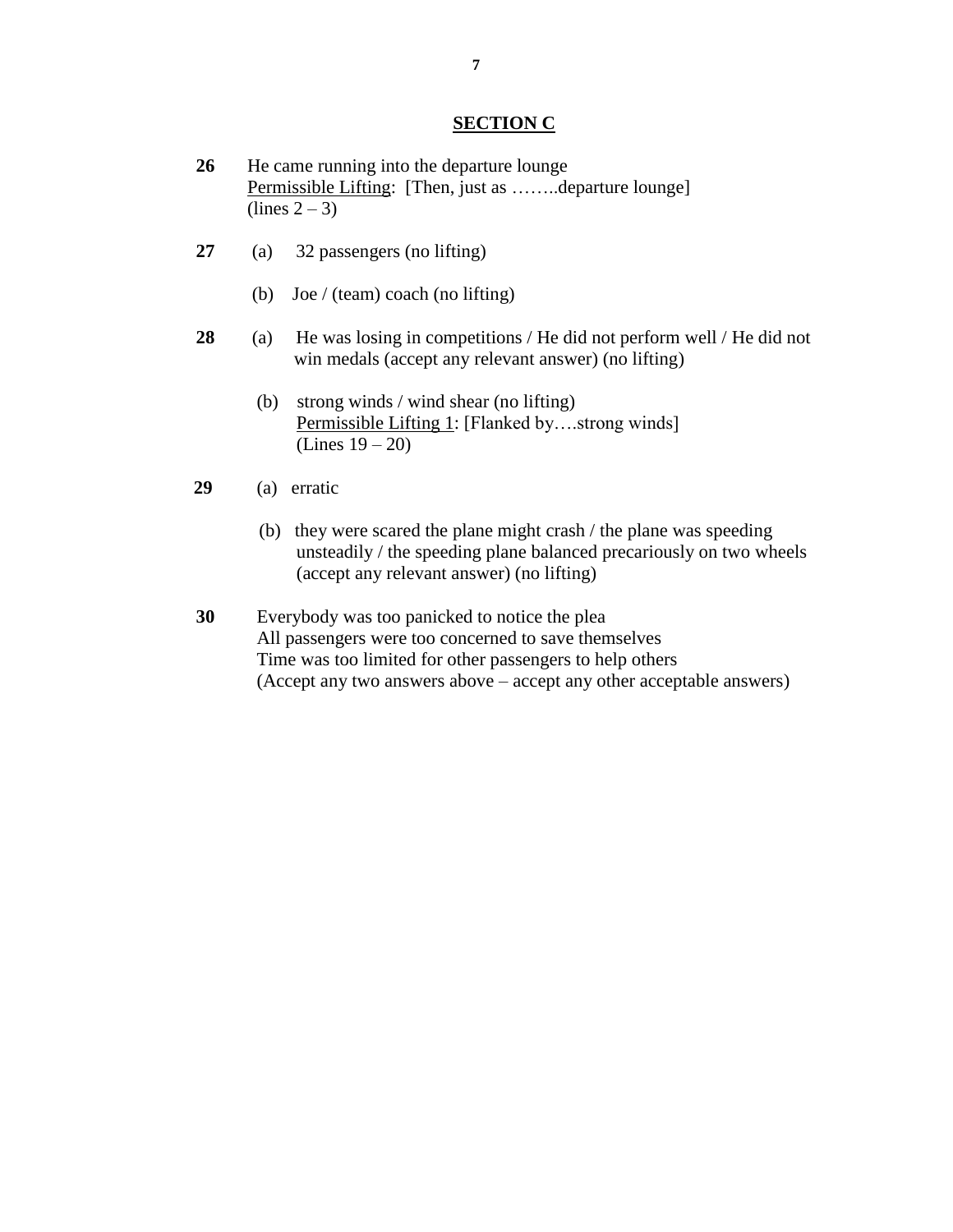#### **31 SUMMARY**

Content **(C)** (maximum 10 marks even if all the points are given) Style and Presentation **(L)**

|              | $C: 10 \text{ marks}$  |
|--------------|------------------------|
|              | $\mathbf{L}$ : 5 marks |
|              |                        |
| <b>Total</b> | $\therefore$ 15 marks  |
|              |                        |

#### **CONTENT POINTS**

- 1) the Genoa tower warned Captain Bono of wind shear on the final approach path
- 2) a 20-knot crosswind
- 3) (At two minutes to touchdown), the plane rocked and shuddered / the plane hit strong winds
- 4) (the aircraft landed but) the main landing gear hit the runway with a hard thud
- 5) the plane balanced unsteadily on two wheels
- 6) careered down the runway at around 240 kilometres per hour (until the nosewheel touched down)
- 7) (The plane briefly righted itself), then dipped sharply to the left
- 8) The aircraft had already eaten up half the landing strip
- 9) (When the emergency brake was slammed), the rubber had melted off the tyres
- 10) skidding sideways
- 11) the plane smashed through a boundary wall
- 12) the plane hurtled out into the sea (at 110 kilometres an hour) / the plane splashed down 30 metres away into the sea
- 13) water was gushing into the cabin / tonnes of water poured into the plane
- 14) increasing the tilt in the cabin / the nose of the plane was pushed deeper under the surface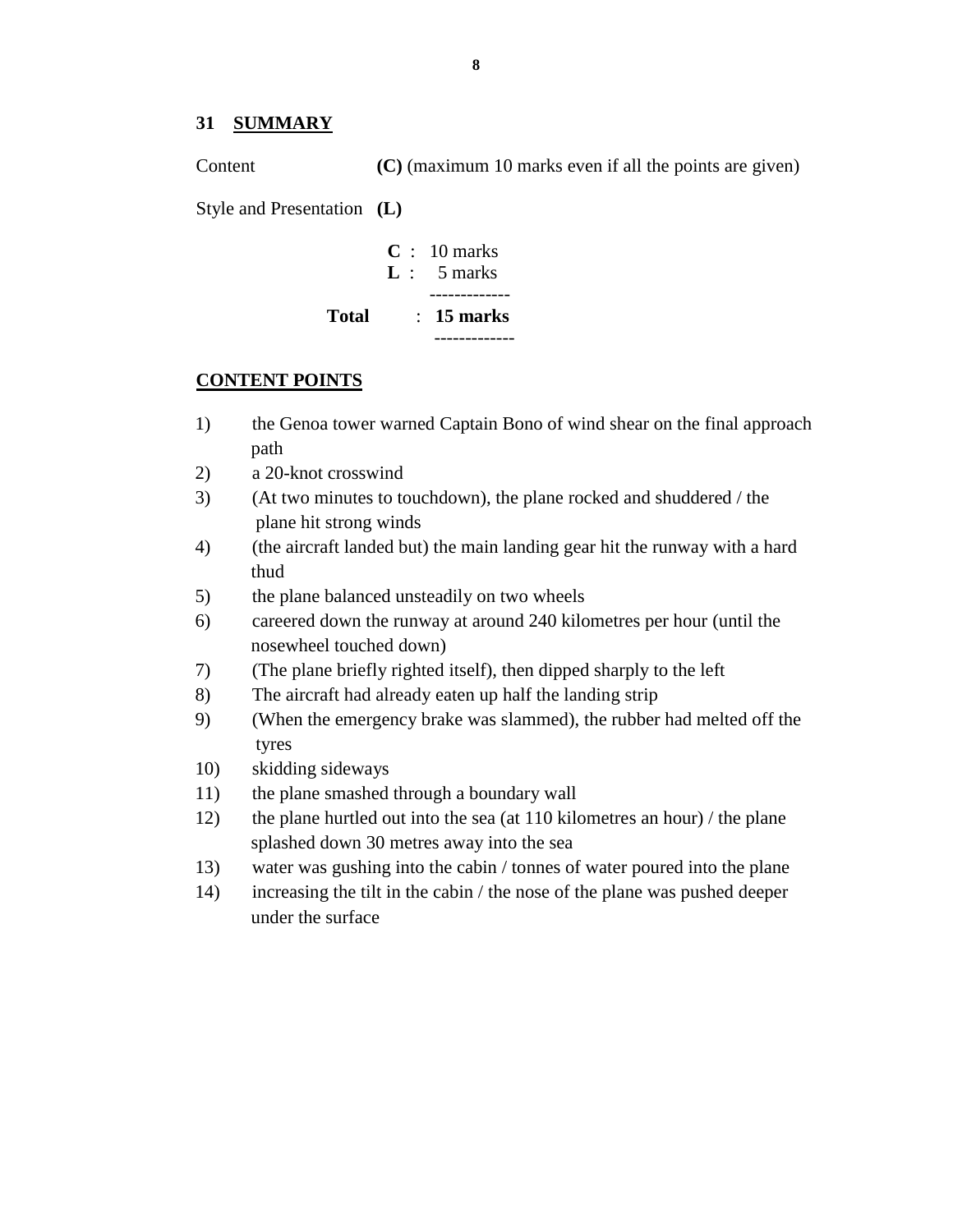| <b>Mark</b>    | <b>PARAPHRASE</b>                                                                                                                                                               | <b>Mark</b>    | <b>USE OF ENGLISH</b>                                                                                                                                                                                                                                                     |
|----------------|---------------------------------------------------------------------------------------------------------------------------------------------------------------------------------|----------------|---------------------------------------------------------------------------------------------------------------------------------------------------------------------------------------------------------------------------------------------------------------------------|
| 5              | A sustained attempt to re-phrase text.<br>Expression is secure. Allowance<br>given for phrases / words lifted from<br>text that are difficult to substitute.                    | 5              | Very occasional first draft slips.<br>Language is accurate. Varied<br>sentence structures. Use of original<br>complex syntax. Punctuation and<br>spelling accurate.                                                                                                       |
| 4              | A noticeable attempt to re-phrase text.<br>Free from stretches of concentrated<br>lifting. Expression generally sound.                                                          | 4              | Language almost always accurate.<br>Isolated serious errors. Some varied<br>structures. Sentences may include<br>original complex syntax.<br>Punctuation and spelling nearly<br>always accurate.                                                                          |
| $\mathbf{3}$   | Intelligent and selective lifting.<br>Limited attempts to re-phrase.<br>Expression may not always be secure.                                                                    | $3^{\circ}$    | Language is largely accurate.<br>Simple structures tend to dominate.<br>Noticeable serious errors but not<br>frequent. Sentences that show some<br>varieties and complexities will<br>generally be lifted from the text.<br>Punctuation and spelling largely<br>accurate. |
| $\overline{2}$ | Wholesale copying of text material,<br>not a complete transcript of the<br>original. Own language limited to<br>single word substitution. Irrelevant<br>sections more frequent. | $\overline{2}$ | More frequent serious errors but<br>meaning never in doubt. Simple<br>structures but accuracy not<br>sustained. Simple punctuation and<br>spelling of simple words largely<br>accurate. Irrelevant or distorted<br>details might destroy sequence in<br>places.           |
| 1              | More or less a complete transcript of<br>the text. Random transcription of<br>irrelevant parts of text.                                                                         | $\mathbf{1}$   | Heavy frequency of serious errors.<br>Fractured syntax. Poor punctuation<br>and spelling. Errors impede reading.                                                                                                                                                          |

#### **SUMMARY: CRITERIA FOR STYLE AND PRESENTATION**

#### **Note:**

Mark for  $P +$  Mark for UE Mark for style and presentation **L** = ----------------------------------- (Language) 2 Example: **L** =  $3 + 4 = 7/2 = 3 \frac{1}{2} = 4$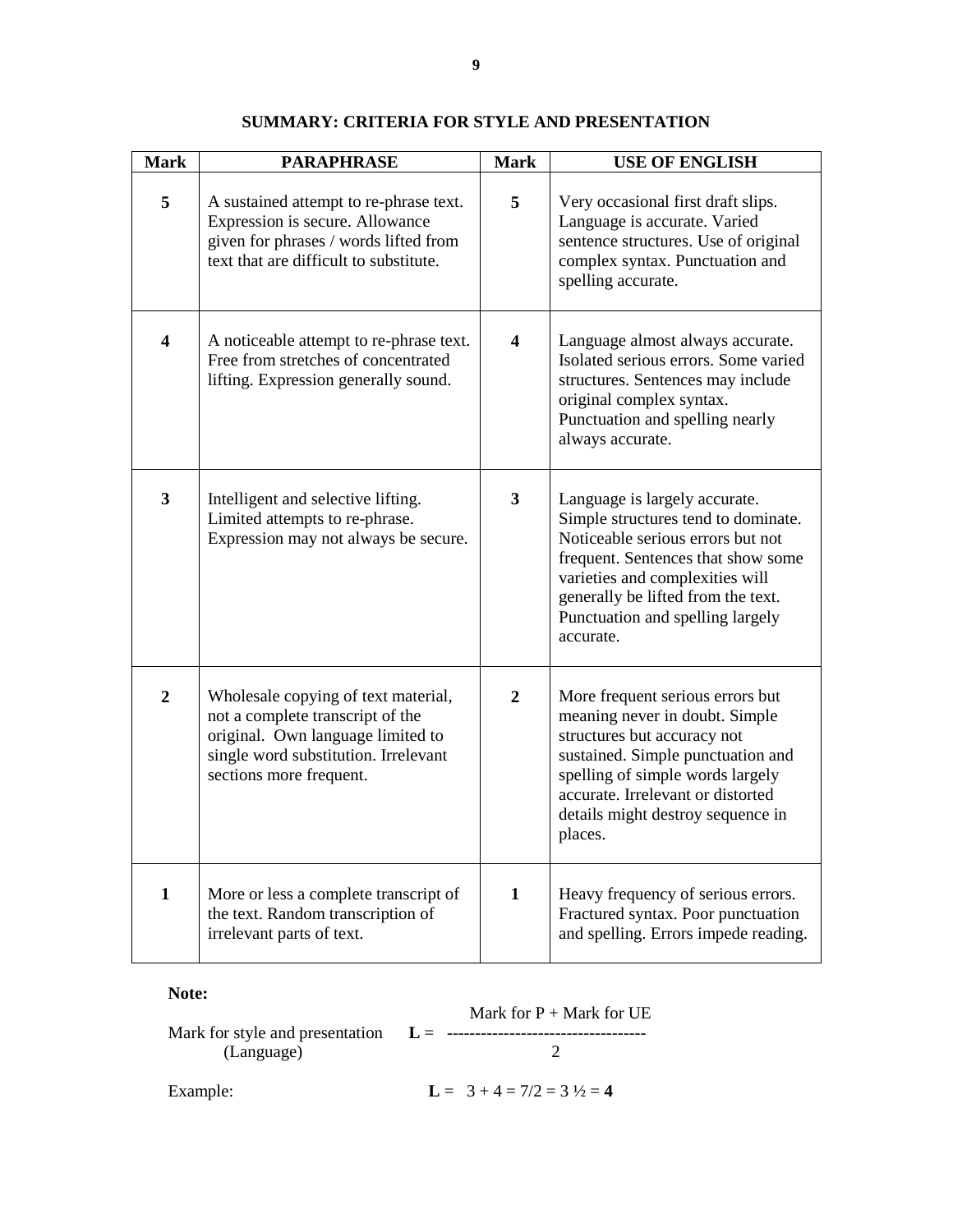### **SECTION D**

- **32** (a) the couple / parents of the son whose buffalo was missing
	- (b) (i) they had to brave the horrendous flood (ii) bloated
	- (c) Carry their belongings to the relief centre / Provide clothes and blankets [Accept any two logical suggestions]

# **Guidelines for marking question 33**

- **Response** 10 marks ( Refer to the band descriptors for response)
- **Language** 5 marks ( Refer to the band descriptors for language)

# **RESPONSE (10 marks)**

| <b>Score</b> | <b>Band Descriptors</b>                                                                                                                                                                                                                                                  |
|--------------|--------------------------------------------------------------------------------------------------------------------------------------------------------------------------------------------------------------------------------------------------------------------------|
| $9 - 10$     | Response is relevant to the task specified and is well-supported with<br>evidence from the text. Main and supporting ideas are relevant to the<br>task specified. Ideas presented clearly, well-organised and easily<br>understood.                                      |
| $7 - 8$      | Response is relevant to the task specified and is usually supported<br>with evidence from the text. Main and supporting ideas are mostly<br>relevant to the task specified. Ideas presented fairly clear, and easily<br>understood.                                      |
| $5-6$        | Response is likely to be intermittently relevant to the task specified.<br>The response is supported with some evidence from the text. Writing<br>contains some ideas that are relevant to the task specified. Ideas<br>presented generally clear and can be understood. |
| $3 - 4$      | Response may be barely relevant to the task specified. The<br>response is unlikely to have textual support. Writing barely contains<br>ideas that may be relevant to the task specified. Ideas presented<br>may be difficult to understand.                              |
| $0 - 2$      | Has barely any understanding of the requirements of the task. Writes<br>in a disorganized way. No coherence. Has no understanding of the<br>task. Response provided in language other than English or no<br>response.                                                    |